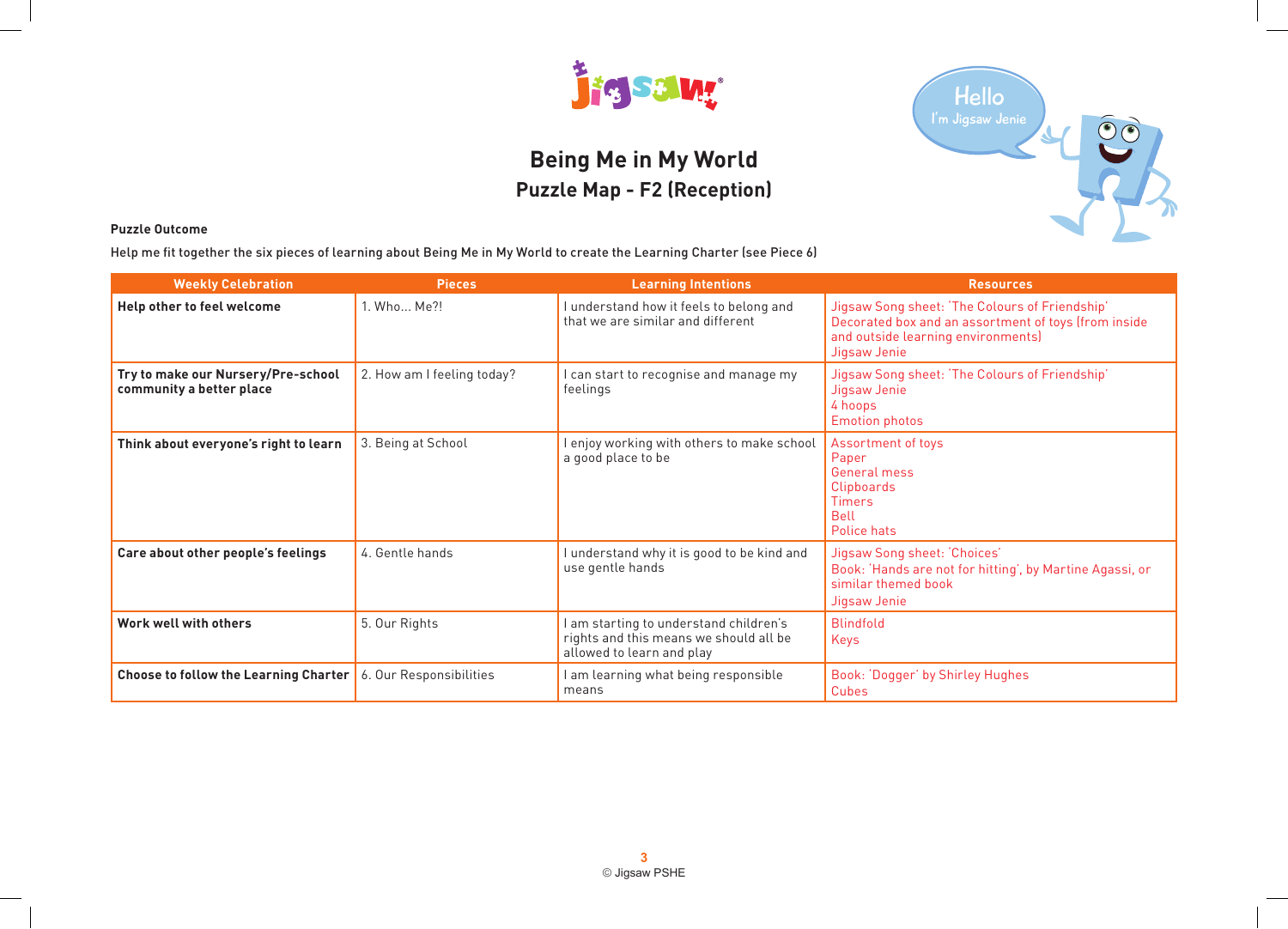

# **Celebrating Difference Puzzle Map - F2 (Reception)**



### **Puzzle Outcome**

Help me fit together the six pieces of learning about Celebrating Difference to create the Hall of Fame (see Piece 2)

| <b>Weekly Celebration</b>                       | <b>Pieces</b>               | <b>Learning Intentions</b>                                                                        | <b>Resources</b>                                                                                                                                                                                                                                                                                                     |
|-------------------------------------------------|-----------------------------|---------------------------------------------------------------------------------------------------|----------------------------------------------------------------------------------------------------------------------------------------------------------------------------------------------------------------------------------------------------------------------------------------------------------------------|
| Accept that everyone is different               | 1. What I am good at?       | I can identify something I am good at and<br>understand everyone is good at different<br>things   | Jigsaw Song sheet: 'Learning together'<br>Large box/bag<br>Selection of objects that demonstrate things that the<br>grown-up is good at/likes<br>Jigsaw Jenie                                                                                                                                                        |
| Include others when working and<br>playing      | 2. I'm Special, I'm Me!     | I understand that being different makes us<br>all special                                         | Book: 'Naked Trevor' by Rebecca Elliot (being comfortable<br>with who you are)<br>Book: 'Barry the Fish with Fingers' by Sue Henra (being<br>different is a good thing)<br>Jigsaw Jenie<br>Large selection of catalogues, magazines, leaflets for<br>cutting up<br>Plain paper<br><b>Scissors</b><br>Glue<br>Pencils |
| Know how to help if someone is being<br>bullied | 3. Families                 | I know we are all different but the same in<br>some ways                                          | Jigsaw Song sheet: 'The Colours of Friendship'<br>Large selection of pictures ranging from adults,<br>children, families from around the world (Teachers to<br>find morel<br>Book: 'The Hueys in the New Jumper', by Oliver Jeffers:<br>(similarities and differences amongst people)                                |
| Try to solve problems                           | 4. Houses and Homes         | I can tell you why I think my home is<br>special to me                                            | <b>Teddies</b><br><b>Construction materials</b><br>Photos of different houses from around the world<br>(Teachers to find more)                                                                                                                                                                                       |
| Try to use kind words                           | 5. Making Friends           | I can tell you how to be a kind friend                                                            | Jigsaw Song sheet: 'The Colours of Friendship'<br>Book: 'Forget Me Not, Beautiful Buttercup', by Michael<br>Broad: (making your own friends)<br>Book: 'The Dog and the Dolphin', by James Dworkin                                                                                                                    |
| Know how to give and receive<br>compliments     | 6. Standing Up for Yourself | I know which words to use to stand up<br>for myself when someone says or does<br>something unkind | Puppets or teddies                                                                                                                                                                                                                                                                                                   |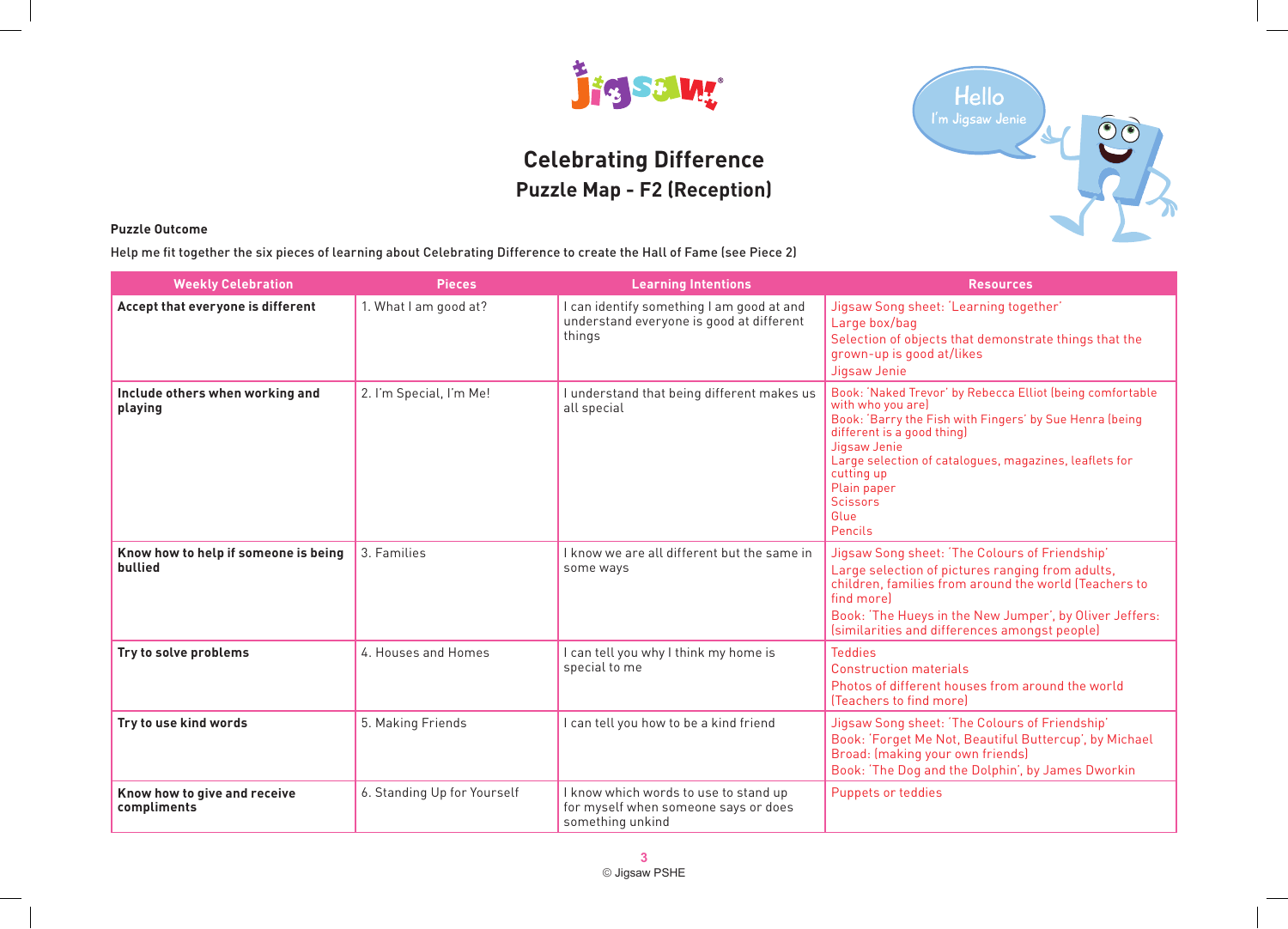

# **Dreams and Goals Puzzle Map - F2 (Reception)**



### **Puzzle Outcome**

Help me fit together the six pieces of learning about Dreams and Goals to create the Garden of Dreams and Goals (see Piece 6)

| <b>Weekly Celebration</b>                                 | <b>Pieces</b>            | <b>Learning Intentions</b>                                                                         | <b>Resources</b>                                                                                                                                                                     |
|-----------------------------------------------------------|--------------------------|----------------------------------------------------------------------------------------------------|--------------------------------------------------------------------------------------------------------------------------------------------------------------------------------------|
| Stay motivated when doing something<br>challenging        | 1. Challenge             | I understand that if I persevere I can tackle<br>challenges                                        | Jigsaw Song sheet: 'Learning to learn'<br>Resources for challenge in 'Interest Me'<br>Book: 'Love Monster' by Rachel Bright<br>Book: 'Don't worry, Hugless Douglas' by David Melling |
| Keep trying even when it is difficult                     | 2. Never Giving Up       | I can tell you about a time I didn't give up<br>until I achieved my goal                           | Jigsaw Song sheet: 'Learning to learn'<br>Book: 'The Hare and The Tortoise', Aesop's Fables<br>favailable on-line<br>Book: 'The Jungle Run' by Tony Mitton<br>Jigsaw Jenie           |
| Work well with a partner or in a group                    | 3. Setting a goal        | I can set a goal and work towards it                                                               | Jigsaw Song sheet: 'Learning to learn'<br>Jigsaw Jenie<br>Wooden bricks<br>Paper<br>Pencils                                                                                          |
| Have a positive attitude                                  | 4. Obstacles and Support | I can use kind words to encourage people                                                           | 2 teddies/puppets                                                                                                                                                                    |
| Help others to achieve their goals                        | 5. Flight to the Future  | I understand the link between what I learn<br>now and the job I might like to do when I'm<br>older | Large variety of picture and word cards of different jobs<br>done by adults (Teachers to find more)<br>Box or bag to hold picture cards                                              |
| Are working hard to achieve their own<br>dreams and goals | 6. Footprint Awards      | I can say how I feel when I achieve a goal<br>and know what it means to feel proud                 | Well done certificate<br>A special box/bag<br>Children's goals from Piece 3                                                                                                          |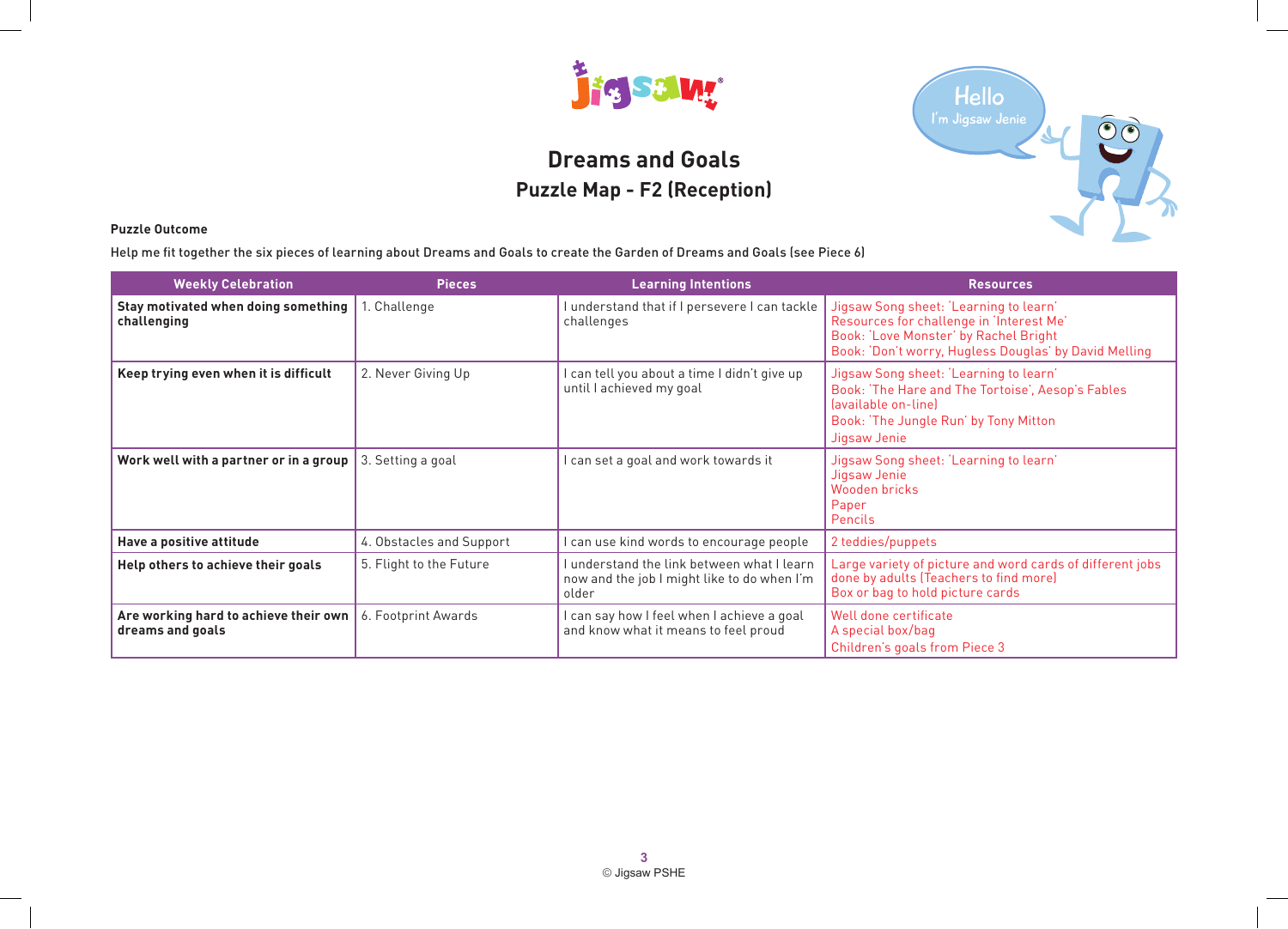

# **Healthy Me Puzzle Map - F2 (Reception)**



#### **Puzzle Outcome**

Help me fit together the six pieces of learning about Healthy Me to create the Bedtime section of the Healthy Me Recipe Book (see Piece 4)

| <b>Weekly Celebration</b>                                     | <b>Pieces</b>                   | <b>Learning Intentions</b>                                                                                                        | <b>Resources</b>                                                                                                                                                                                                                                                           |
|---------------------------------------------------------------|---------------------------------|-----------------------------------------------------------------------------------------------------------------------------------|----------------------------------------------------------------------------------------------------------------------------------------------------------------------------------------------------------------------------------------------------------------------------|
| Have made a healthy choice                                    | 1. Everybody's Body             | I understand that I need to exercise to keep<br>my body healthy                                                                   | Jigsaw Song sheet: 'Keep fit, keep healthy'<br>Jigsaw Jenie<br><b>Colouring pictures</b><br>Assortment of pictures of active play/sports<br>[Teachers to find more]                                                                                                        |
| Have eaten a healthy, balanced diet                           | 2. We like to move it, move it! | I understand how moving and resting are<br>good for my body                                                                       | Large space needed<br>Calm music to assist with the cool down<br>Small apparatus                                                                                                                                                                                           |
| Have been physically active                                   | 3. Food, Glorious Food          | I know which foods are healthy and not<br>so healthy and can make healthy eating<br>choices                                       | An assortment of healthy food and not so healthy food<br>(preferably real) to make a sandwich<br>Fruit for directed activity<br>Shopping bags/basket<br>Food, Glorious Food song                                                                                           |
| Have tried to keep themselves and<br>others safe              | 4. Sweet Dreams                 | I know how to help myself go to sleep and<br>understand why sleep is good for me                                                  | Bedtime equipment: Pyjamas, Teddy, Hot water bottle,<br>Dressing gown, Glass of milk, Night light, Story book<br>Chitty Chitty Bang Bang DVD (or similar example)<br>Jigsaw Jenie<br><b>Lullaby CD</b><br>Large clock                                                      |
| Know how to be a good friend and<br>enjoy healthy friendships | 5. Keeping Clean                | I can wash my hands thoroughly and<br>understand why this is important<br>especially before I eat and after I go to the<br>toilet | Cleaning equipment: jug of water, bowl, soap, flannel,<br>towel<br>Fruit/vegetables<br>Dirt                                                                                                                                                                                |
| Know how to keep calm and deal with<br>difficult situations   | 6. Stranger Danger              | I know what a stranger is and how to stay<br>safe if a stranger approaches me                                                     | Book: 'Not Everyone is Nice' (Let's Talk Book) by Ann<br>Tedesco, or similar<br>If possible, ask your local PCSO to come by and chat to<br>the children about Stranger Danger.<br>www.dltk-teach.com/rhymes/littlered/1.htm or Google<br>Little Red Riding Hood story dltk |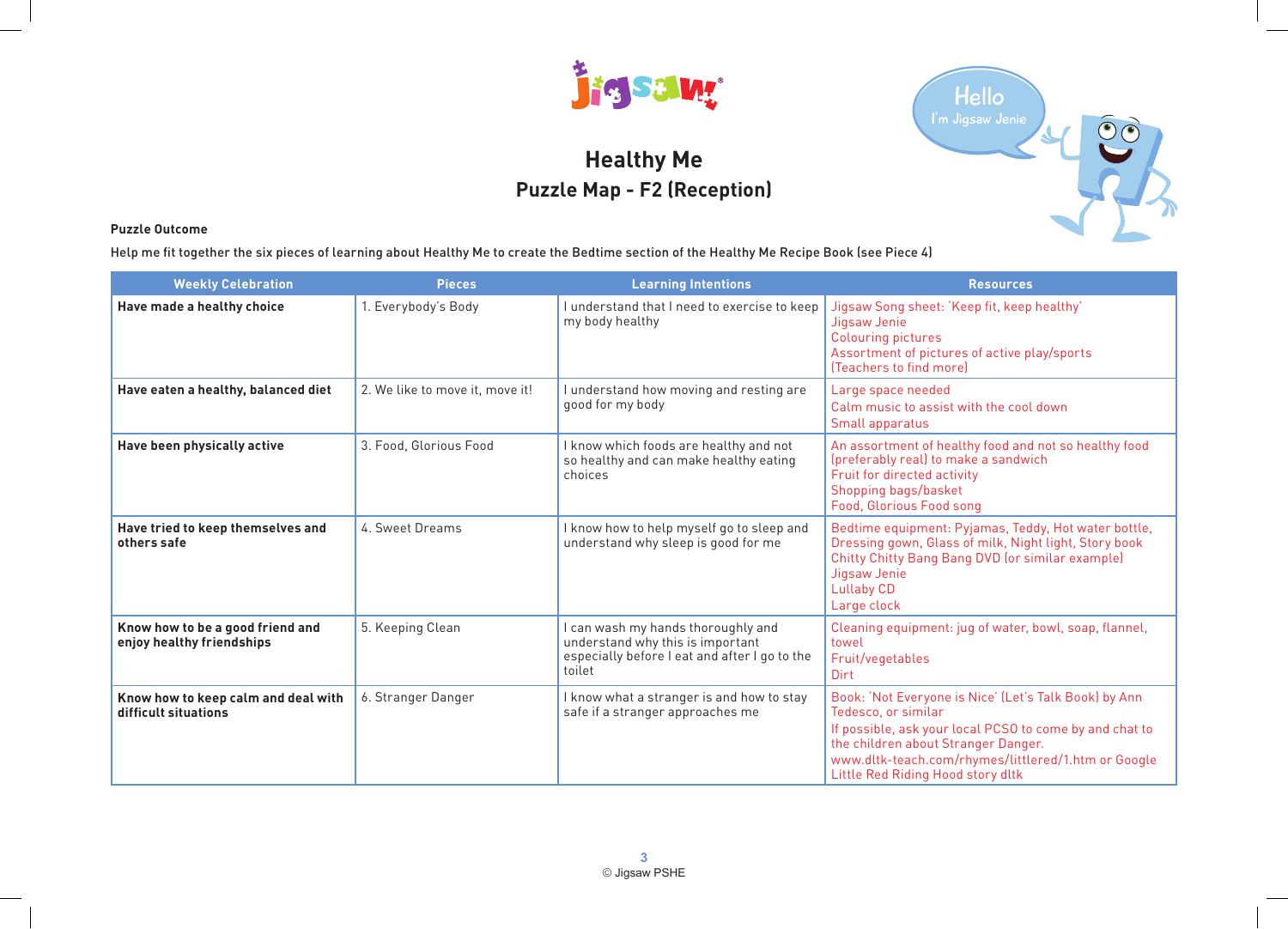

# **Relationships Puzzle Map - F2 (Reception)**



### **Puzzle Outcome**

Help me fit together the six pieces of learning about Relationships to create mittens for the Relationship Fiesta (see Piece 6)

| <b>Weekly Celebration</b>                                               | <b>Pieces</b>                                                      | <b>Learning Intentions</b>                                                        | <b>Resources</b>                                                                                                                                                                                                                                                                                      |
|-------------------------------------------------------------------------|--------------------------------------------------------------------|-----------------------------------------------------------------------------------|-------------------------------------------------------------------------------------------------------------------------------------------------------------------------------------------------------------------------------------------------------------------------------------------------------|
| Know how to make friends                                                | 1. My Family and Me!                                               | I can identify some of the jobs I do in my<br>family and how I feel like I belong | Staff photo - preferably on IWB                                                                                                                                                                                                                                                                       |
| Try to solve friendship problems<br>when they occur                     | 2. Make friends, make friends,<br>never ever break friends! Part 1 | I know how to make friends to stop myself<br>from feeling lonely                  | Jigsaw Song sheet: 'Playground Blues'<br>Lonely child photo<br>Body puzzle template                                                                                                                                                                                                                   |
| Help others to feel part of a group                                     | 3. Make friends, make friends,<br>never ever break friends! Part 2 | I can think of ways to solve problems and<br>stay friends                         | Jigsaw Song sheet: 'Playground Blues'<br>Book: 'George and Martha: The Complete Stories of Two<br>Best Friends' by James Marshall (or similar)                                                                                                                                                        |
| Show respect in how they treat others                                   | 4. Falling Out and Bullying<br>Part 1                              | I am starting to understand the impact of<br>unkind words                         | Jigsaw Song sheet: 'The Colours of Friendship'<br>Sparkly box, bin and bag<br>Assortment of phrases (positive/negative) e.g. you are<br>brilliant, thank you very much, you are stupid, shut up,<br>etc.<br>Squirty cream and plate                                                                   |
| Know how to help themselves and<br>others when they feel upset and hurt | 5. Falling Out and Bullying Part<br>2                              | I can use Calm Me time to manage my<br>feelings                                   | Wall paper roll<br>Mark-making materials<br>YouTube (or similar) video clips of tantrums<br>Puppets<br>Calming music                                                                                                                                                                                  |
| Know and show what makes a good<br>relationship                         | 6. Being the best friends we<br>can be                             | I know how to be a good friend                                                    | You've Got A Friend In Me' by Randy Newman (Toy Story<br>song<br>'True Friends' song by Miley Cyrus (Hannah Montana)<br>'That's what friends are for' (Fox and Hounds song)<br>Pictures of friends from TV/movies e.g. Woody and Buzz<br>but separate so that children can match (Teachers to<br>find |